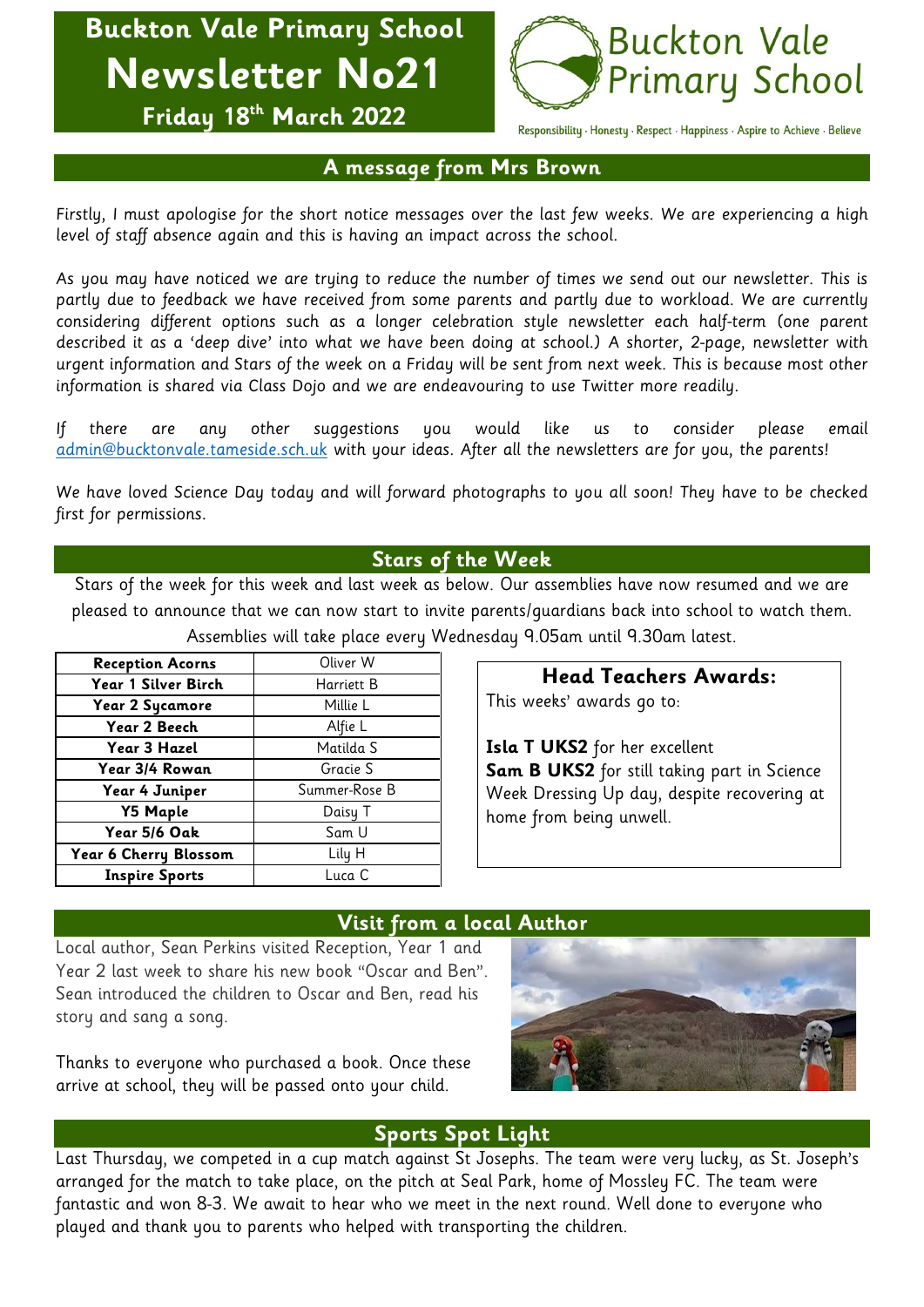

Also last week, as part of International Women's week, we signed school up to #letgirlsplay. Mr. Williams and our Sport Leader Ambassadors delivered drills and

short football games for all the girls in KS2. Many of them came back into school saying how much

they had enjoyed the opportunity.

A special thanks to Mr. Williams who helped with both

events.







We just wanted to share some really good news with you all. Nyla recently sat her Grade 2 exam in Modern dance and her parents

**In the Spot Light**

are so happy to say she has passed and been awarded a distinction! Given how much practice she has missed over the pandemic I'm sure you will agree this is a wonderful achievement.

As well as this,2 weeks ago Nyla and her dance school had their annual show at The Palace Theatre in Manchester and it was incredible. The standard of dancing was amazing and she has the best day with her dancing friends. Nyla performed in 7 numbers including Ballet, modern and even sang a solo piece in a musical theatre number!



Amazing news Nyla. All at Buckton Vale are extremely proud of your achievement. Keep up the great work.

### **March 2022**

#### **Looking ahead – Forthcoming Events**

Monday 28th to 31st March Bikeability-Year 5 Wednesday 30th March Parents Evening 3.30pm-7pm Thursday 31st March Parents Evening 3.30pm—5.30pm During parents evening our school uniform supplier, MCS will have a 'Pop up Shop' so parents can purchase uniform at the event. They can accept cash or card payments. Also, Dolce, our school meal provider will have a taster stall. Food samples will be available to try the new forthcoming menu. Inspire Coaching will also be around to give advice on the clubs/sessions they run within school for children and out of hours for children and adults. **April 2022**

| .                              |                                              |  |
|--------------------------------|----------------------------------------------|--|
| Friday 1st April               | Big Sing at Mossley Hollins                  |  |
| Thursday 7th April             | Year 4 Timetable Challenge = Mossley Hollins |  |
| Friday 8th April               | Special Achievers Assembly 2.30pm            |  |
| Friday 8th April               | School closes for Easter Holiday @ 3.10pm    |  |
| Monday 25 <sup>th</sup> April  | <b>Inset Day</b>                             |  |
| Tuesday 26 <sup>th</sup> April | School reopens 8.50am for the Summer term    |  |
|                                |                                              |  |

### **Our Expectations**

## **Jewellery**

Please be aware that jewellery is not allowed in school. It is advised that ears are not newly pierced as pupil are not allowed to wear plasters over earrings until they are healed. Pupils are allowed to wear a watch although this must not be a smart watch, which would be confiscated in accordance with our school policy.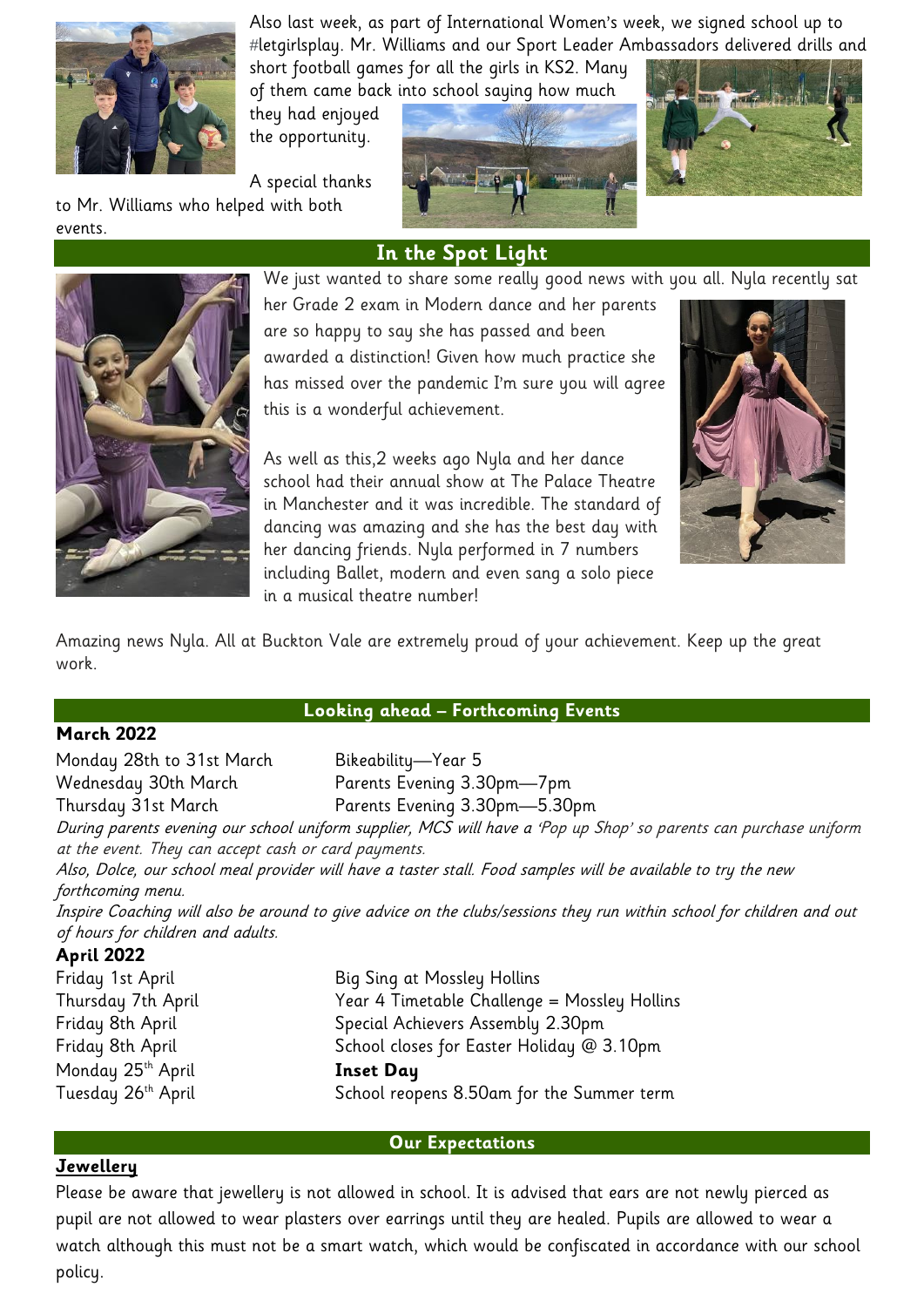# **Nail Varnish**

Can we politely reminder you that pupils are not allowed to wear nail varnish for school. Please ensure nail varnish is removed before coming into school.

# **Equipment**

Pupils who wish to succeed at our school always bring the right equipment, for the right lessons, each day. Please ensure that your child has everything then need for their day at school e.g. Filled water bottle, reading record/planner, reading book etc.

# **Punctuality**

We would like to remind everyone of the importance of arriving to school promptly each morning. Should your child arrive later, they must enter through the main entrance reception area. Please note that the gates open at 8.50am each morning.



**Inspire After School Clubs for this half term:**

Bookings made directly with Inspire using this link [https://inspire-sports](https://inspire-sports-coaching.class4kids.co.uk/)[coaching.class4kids.co.uk](https://inspire-sports-coaching.class4kids.co.uk/) or QR Code in the image.

## **We will also be running the following after school clubs:**

Cost for these after school clubs will be £3 per session payable for

the full half term. Please note that this is only a contribution to the cost of running the club, school will subsidise the rest. However, if any club does not have enough uptake, then the offer will be withdrawn.

Mon 3.15pm – 4.15pm Multi Sports KS1 (yr1 & Yr2) Book via school Eduspot online (school shop) Thurs 8:00am – 8:45 am Martial Arts Book via school Eduspot online (school shop) Thurs 3:15pm – 4:15pm UPKS2 Netball (Y5 & Y6) Book via school Eduspot online (school shop)

**New Gardening Clubs Book via school Eduspot online (school shop)**

**Mondays 3.15-4.15pm for KS1 Children (Years 1 & 2)** 6 weeks for £18.00 (£3 per session) (Due to  $2^{\scriptscriptstyle nd}$  May being a Bank holiday)

**Tuesdays 3.15-415pm for KS Children (Years 3 to Y6)** 7 weeks for £21.00 (£3 per session)

There are a limited number of places available, so be quick to sign up if you wish your child to participate. Sessions will run up to  $9<sup>th</sup>$  & 10<sup>th</sup> May 2022 inclusive.

### **Children will need forest school type clothing and wellies if attending Garden Club. Children will change into these clothes after school.**

Please note that if a session does not have any uptake, the sessions will be opened to different age groups or withdrawn.



**Inspire Easter Camps**

We are pleased to announce we will be running our very popular OFSTED registered holiday camps this Easter.

Monday 11th April - Thursday 14th April Buckton Vale Primary School Tuesday 19th April - Friday 22nd April Buckton Vale Primary School 9am - 3pm Early Drop offs and late pick-ups available Sibling discounts, Full week discounts & Childcare Vouchers Accepted

We will be offering a range of sports, fun games, activities, treasure hunts, dance, cheerleading, arts crafts and much more. As part of the work we do, we support wellbeing through sport so we will be doing plenty of sessions to improve emotional health too.

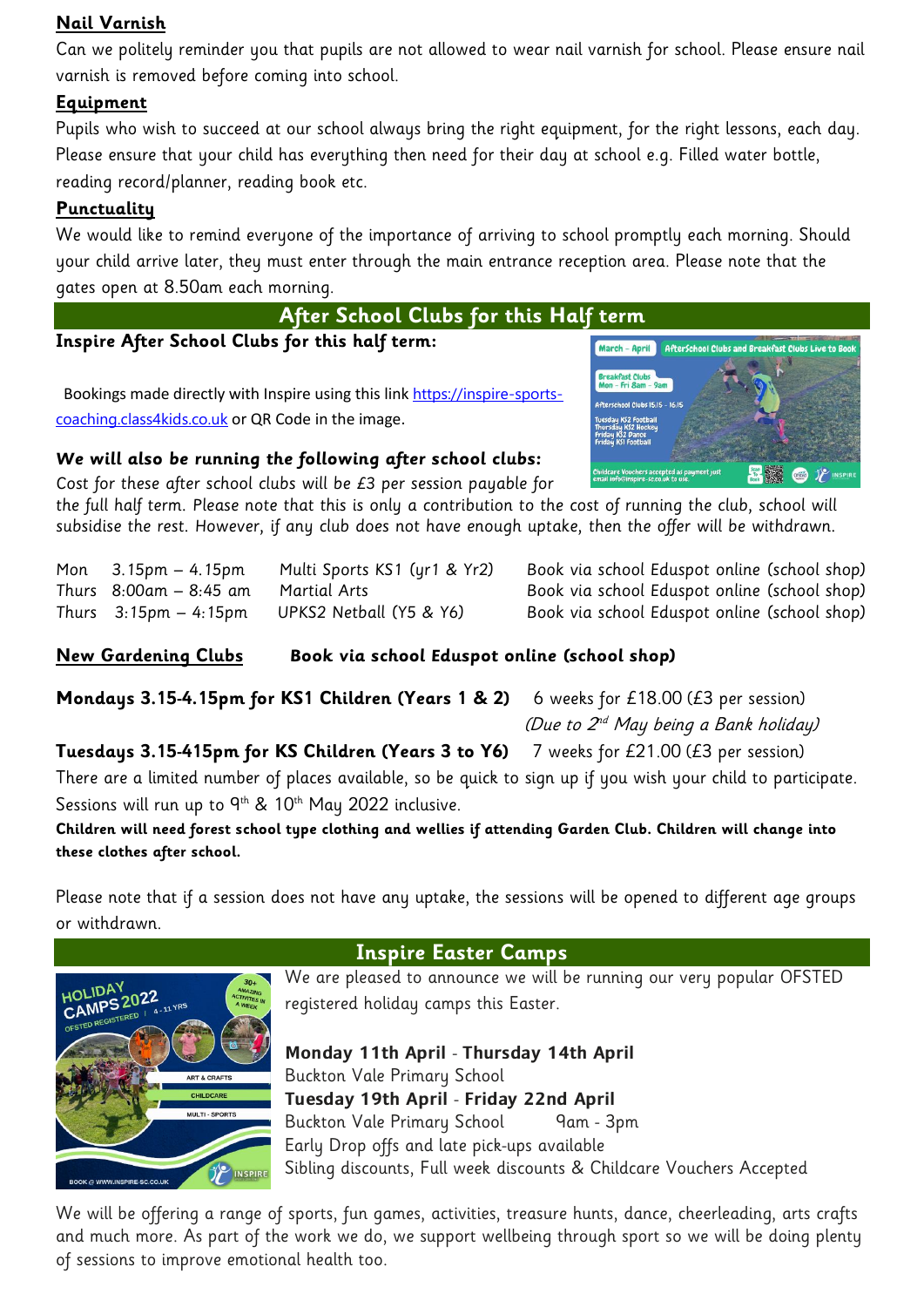We are OFSTED registered and accept childcare vouchers and tax-free childcare. Please let us know who your childcare voucher provider is prior to booking, so we can let you know how to proceed with your booking.

To Book please use the links for the venue you would like:

#### Buckton Vale Primary School https://inspire-sports-coaching.class4kids.co.uk/camp/22

**In the Community**